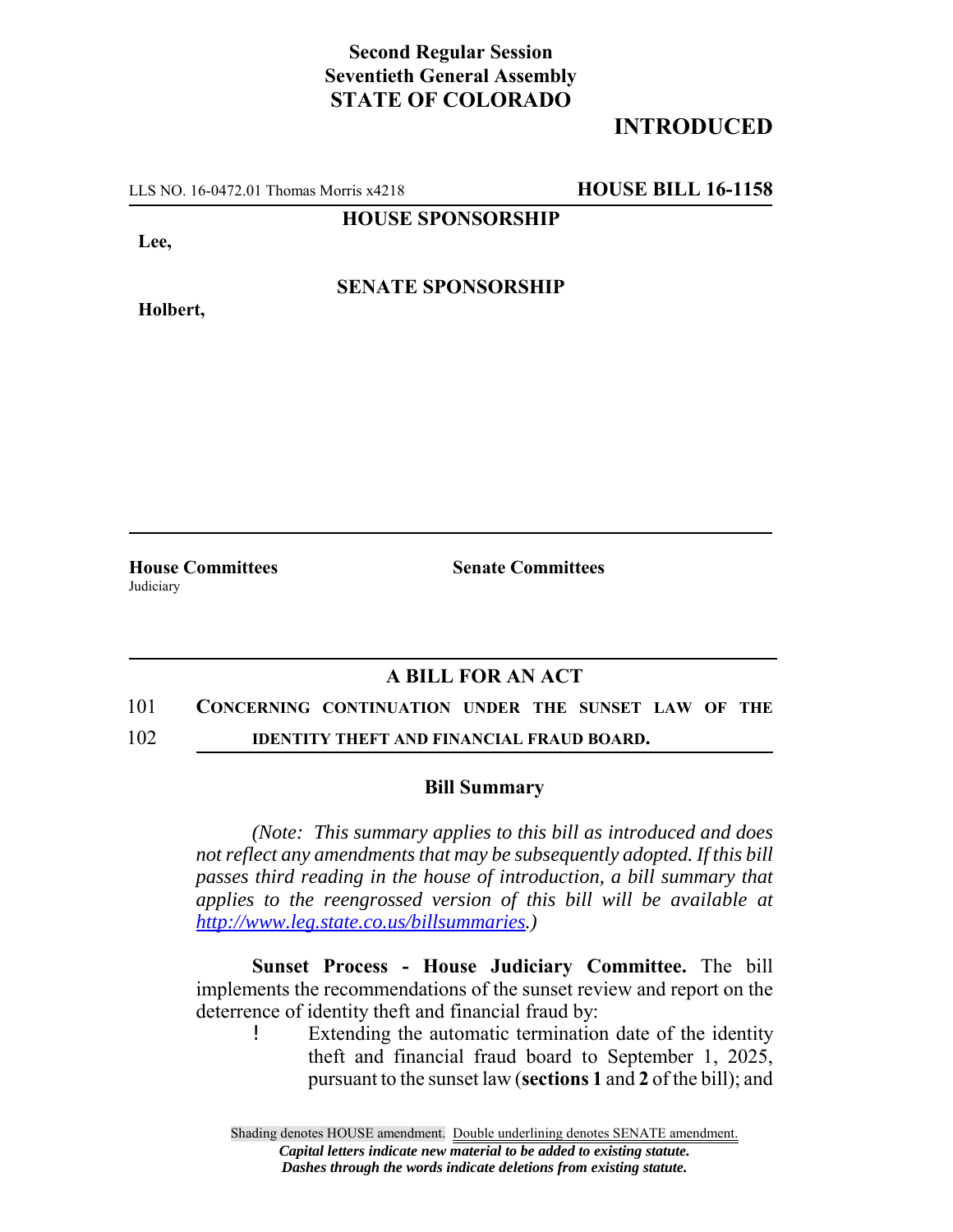! Authorizing the appropriation of general fund money to the Colorado identity theft and financial fraud cash fund (**section 3**).

 *Be it enacted by the General Assembly of the State of Colorado:* **SECTION 1.** In Colorado Revised Statutes, 24-33.5-1708, **amend** (1) as follows: **24-33.5-1708. Repeal of part.** (1) This part 17 is repealed, 5 effective September 1,  $\frac{2016}{2025}$ . **SECTION 2.** In Colorado Revised Statutes, 24-34-104, **repeal** (47.5) (c); and **add** (56) (d) as follows: **24-34-104. General assembly review of regulatory agencies and functions for termination, continuation, or reestablishment.** (47.5) The following agencies, functions, or both, shall terminate on September 1, 2016: (c) The identity theft and financial fraud board and the Colorado fraud investigators unit created in part 17 of article 33.5 of this title; (56) The following agencies, functions, or both, terminate on September 1, 2025: 16 (d) THE IDENTITY THEFT AND FINANCIAL FRAUD BOARD CREATED 17 IN PART 17 OF ARTICLE 33.5 OF THIS TITLE. **SECTION 3.** In Colorado Revised Statutes, 24-33.5-1707, **amend** (1) (a) as follows: **24-33.5-1707. Funding - cash fund created - donations - repeal.** (1) (a) The department of public safety is authorized to accept gifts, grants, or donations, including in-kind donations from private or public sources, for the purposes of this part 17. All private and public funds received through gifts, grants, or donations by the department of public